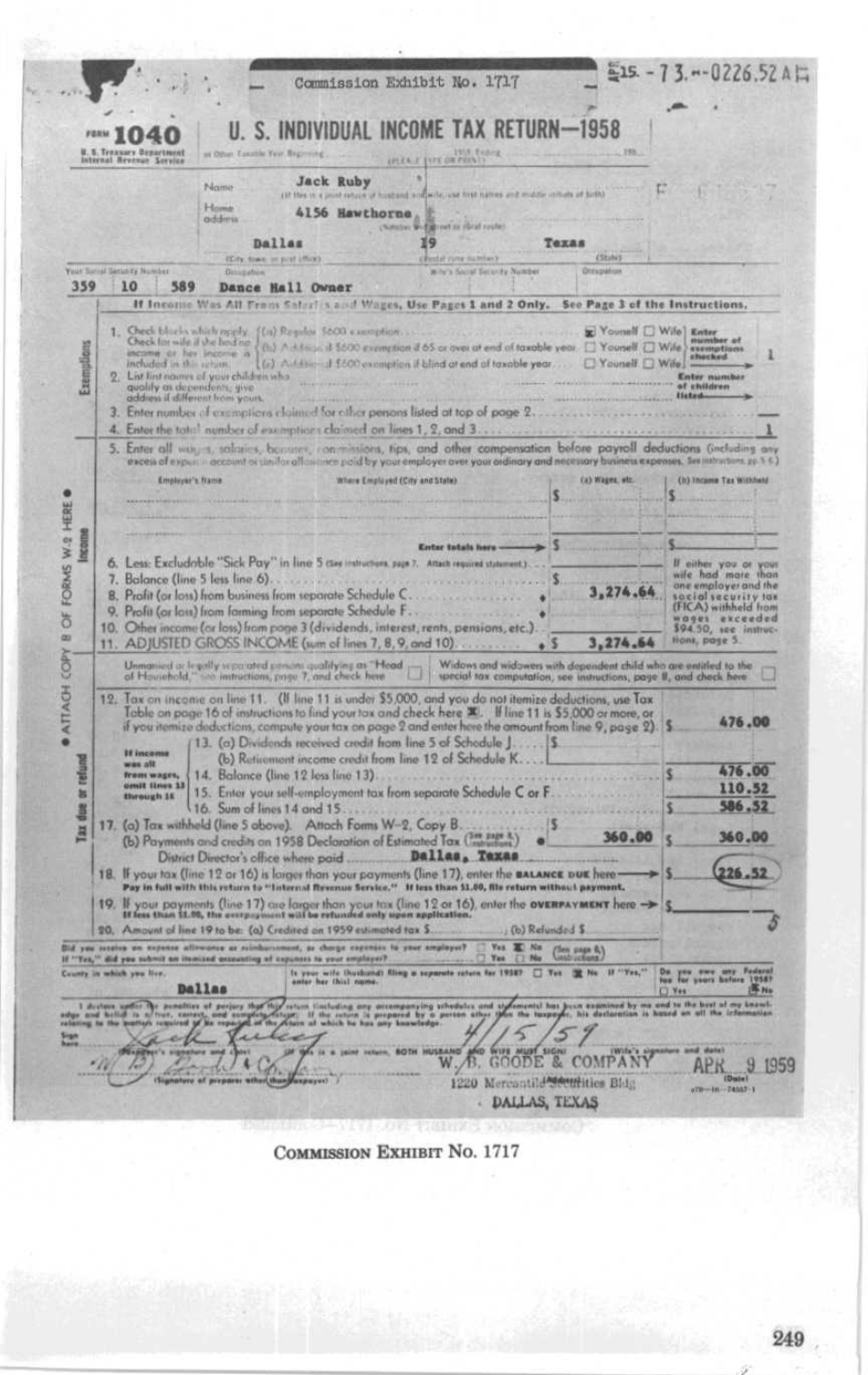JACK RUSY DRA CLUB VEGAS

1958

Statement of Income

|                                                        | Twelve months :<br>1<br>andad<br>×<br>:December 31, 1958; |
|--------------------------------------------------------|-----------------------------------------------------------|
|                                                        |                                                           |
| Sales<br>Bar - net                                     | \$20,978.25                                               |
| Cost of sales                                          |                                                           |
| Inventory -- beginning<br><b>Purchases</b>             | 283.00<br>7,870.52                                        |
| Total available merchandise<br>Less inventory - ending | 8 8,153.52<br>245.00                                      |
| Cost of sales                                          | 97,908,52                                                 |
| Gross profit - bar sales                               | \$13,069.73                                               |
| Other income                                           |                                                           |
| Admissions - less taxes                                | 23,597.12                                                 |
| Miscellaneous - machines                               | 1,088.80                                                  |
| <b>Total income</b>                                    | \$37,755.65                                               |
| <b>Expenses</b>                                        |                                                           |
| Salaries                                               | 18,152,00<br>551.78                                       |
| Supplies                                               | 6,536.98                                                  |
| Reat and utilities                                     | 80.56                                                     |
| Laundry                                                | 1,733.61                                                  |
| Advertising<br>Depreciation                            | 1,498.90                                                  |
| Interest                                               | .76                                                       |
| Repairs and maintenance                                | 558.35                                                    |
| Legal and audit                                        | 1,520.00                                                  |
| Contract labor                                         | 1,589.57                                                  |
| Taxes and license                                      | 433.52                                                    |
| Police department                                      | 7.00                                                      |
| Auto and parking                                       | 835.95                                                    |
| Equipment rental                                       | 309.00                                                    |
| Payroll tax                                            | 478.83                                                    |
| Miscellaneous                                          | 119.20                                                    |
| <b>ASCAP &amp; BMI</b>                                 | 60.00<br>15.00                                            |
| <b>Bad</b> debts                                       |                                                           |
| Total expenses                                         | \$34,481.01                                               |
| <b>NET INCOME</b>                                      | 53,274.64                                                 |
|                                                        |                                                           |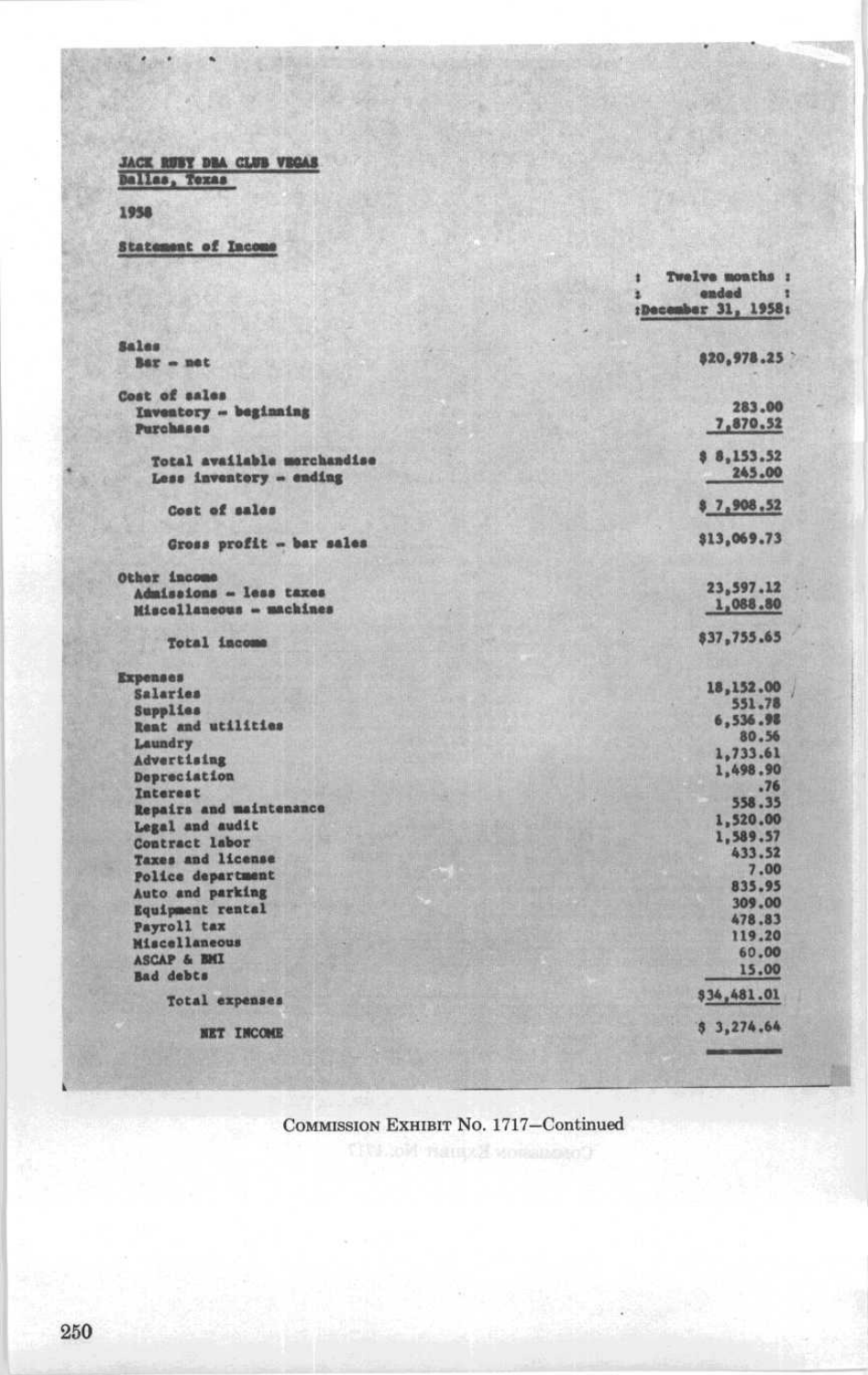| <b>SCHEDULE C</b><br>(Form 1040)                                                                                                                                                                                                                                                                                                                                                                                                                                                                                                                                                                  |                                                                                                   | U. S. Treasury Department-Internal Revenue Service<br>PROFIT (OR LOSS) FROM BUSINESS OR PROFESSION<br>(Compute Social Security Self-Employment Tax on Page 3) |                                         |                                               |                                | 1958                                         |
|---------------------------------------------------------------------------------------------------------------------------------------------------------------------------------------------------------------------------------------------------------------------------------------------------------------------------------------------------------------------------------------------------------------------------------------------------------------------------------------------------------------------------------------------------------------------------------------------------|---------------------------------------------------------------------------------------------------|---------------------------------------------------------------------------------------------------------------------------------------------------------------|-----------------------------------------|-----------------------------------------------|--------------------------------|----------------------------------------------|
| Attach this schedule to your Income Tox Return, Form 1040 - Partnerships, Joint Ventures, Etc., Must File On Form 1065                                                                                                                                                                                                                                                                                                                                                                                                                                                                            |                                                                                                   |                                                                                                                                                               |                                         |                                               |                                |                                              |
| For Calendar Year 19 58 other taxable year beginning                                                                                                                                                                                                                                                                                                                                                                                                                                                                                                                                              |                                                                                                   |                                                                                                                                                               |                                         | 19, and ending                                |                                | (19)                                         |
| Name ca shawn on page 1, Form 1040                                                                                                                                                                                                                                                                                                                                                                                                                                                                                                                                                                |                                                                                                   | <b>Jack Ruby</b>                                                                                                                                              |                                         |                                               |                                |                                              |
| If you had more than one business or husband and wife had separate businesses, a separate page 1 of Schedule C must be completed<br>for each huniness.                                                                                                                                                                                                                                                                                                                                                                                                                                            |                                                                                                   |                                                                                                                                                               |                                         |                                               |                                |                                              |
| A. Principal business activity:<br>the instructions, page 3)                                                                                                                                                                                                                                                                                                                                                                                                                                                                                                                                      | <b>Bance Hall</b>                                                                                 | distail trude, wholesale trade, towyer, etc.)                                                                                                                 |                                         |                                               | d'inicipal product er pervice) |                                              |
| <b>B.</b> Business name:                                                                                                                                                                                                                                                                                                                                                                                                                                                                                                                                                                          | Club Vegas                                                                                        |                                                                                                                                                               |                                         |                                               |                                |                                              |
| C. Business location                                                                                                                                                                                                                                                                                                                                                                                                                                                                                                                                                                              | 3508 Oak Lawn<br>(Number and street or runal route)                                               |                                                                                                                                                               | Dallas<br>clify or post office)         |                                               | Dallas, Texas                  |                                              |
| D. Did you file on Employer Quarterly Tax Return, Form 941, for any quarter of 1158 K Yes No. E. Employer's Identification<br>Number, if any $\mathbb{I}$ , 75-0949491 $\blacksquare$ $\blacksquare$ . In this business within the legal boundaries of a municipality? $\mathbb{Z}$ Yes $\Box$ No.<br>6. Did you own this business on December 31, $1580$   $\frac{1}{2}$ Yes   No. H. How many months in 19 58tid you own this business?                                                                                                                                                         |                                                                                                   |                                                                                                                                                               |                                         |                                               |                                | $12$ mos.                                    |
| 1. Total receipts \$                                                                                                                                                                                                                                                                                                                                                                                                                                                                                                                                                                              |                                                                                                   |                                                                                                                                                               |                                         |                                               |                                |                                              |
|                                                                                                                                                                                                                                                                                                                                                                                                                                                                                                                                                                                                   |                                                                                                   |                                                                                                                                                               |                                         |                                               |                                |                                              |
|                                                                                                                                                                                                                                                                                                                                                                                                                                                                                                                                                                                                   |                                                                                                   |                                                                                                                                                               |                                         |                                               |                                |                                              |
| 4. Cost of labor (do not include salary paid to yourself)                                                                                                                                                                                                                                                                                                                                                                                                                                                                                                                                         |                                                                                                   |                                                                                                                                                               |                                         |                                               |                                |                                              |
|                                                                                                                                                                                                                                                                                                                                                                                                                                                                                                                                                                                                   |                                                                                                   |                                                                                                                                                               |                                         |                                               |                                |                                              |
|                                                                                                                                                                                                                                                                                                                                                                                                                                                                                                                                                                                                   |                                                                                                   |                                                                                                                                                               |                                         |                                               |                                |                                              |
| 7.                                                                                                                                                                                                                                                                                                                                                                                                                                                                                                                                                                                                |                                                                                                   |                                                                                                                                                               |                                         |                                               |                                | <b>SCHEDULE ATTACHED</b>                     |
|                                                                                                                                                                                                                                                                                                                                                                                                                                                                                                                                                                                                   |                                                                                                   |                                                                                                                                                               |                                         |                                               |                                |                                              |
| 10. Gross profit (line 1 lear line 9)                                                                                                                                                                                                                                                                                                                                                                                                                                                                                                                                                             |                                                                                                   |                                                                                                                                                               |                                         |                                               |                                |                                              |
|                                                                                                                                                                                                                                                                                                                                                                                                                                                                                                                                                                                                   |                                                                                                   |                                                                                                                                                               | 18.                                     |                                               |                                |                                              |
|                                                                                                                                                                                                                                                                                                                                                                                                                                                                                                                                                                                                   | Schedule C-1. EXPLANATION OF DEDUCTION FOR DEPRECIATION CLAIMED ON LINE 17<br>2. Date<br>acquired | 3. Cost or<br><b><i><u>Ether</u></i></b> Casis                                                                                                                | Depreciation at<br>lowed (or allowable) | 5. Method of can<br><b>Johng depreciation</b> | E Rate (%)<br>or life (years)  | 3,274.64<br>7. Depreciation<br>for this year |
|                                                                                                                                                                                                                                                                                                                                                                                                                                                                                                                                                                                                   |                                                                                                   |                                                                                                                                                               | in prior years                          |                                               |                                |                                              |
|                                                                                                                                                                                                                                                                                                                                                                                                                                                                                                                                                                                                   |                                                                                                   |                                                                                                                                                               |                                         |                                               |                                |                                              |
|                                                                                                                                                                                                                                                                                                                                                                                                                                                                                                                                                                                                   |                                                                                                   |                                                                                                                                                               |                                         |                                               |                                |                                              |
|                                                                                                                                                                                                                                                                                                                                                                                                                                                                                                                                                                                                   |                                                                                                   |                                                                                                                                                               | <b>SCHEDULE ATTACEED</b>                |                                               |                                |                                              |
|                                                                                                                                                                                                                                                                                                                                                                                                                                                                                                                                                                                                   |                                                                                                   |                                                                                                                                                               |                                         |                                               |                                |                                              |
|                                                                                                                                                                                                                                                                                                                                                                                                                                                                                                                                                                                                   |                                                                                                   | Schedule C-2, EXPLANATION OF LINES 4, 18, AND 21                                                                                                              |                                         |                                               |                                |                                              |
| Explanation                                                                                                                                                                                                                                                                                                                                                                                                                                                                                                                                                                                       |                                                                                                   | Altount                                                                                                                                                       | Line No.                                | Explanation                                   |                                | Amount                                       |
|                                                                                                                                                                                                                                                                                                                                                                                                                                                                                                                                                                                                   |                                                                                                   |                                                                                                                                                               |                                         |                                               |                                |                                              |
|                                                                                                                                                                                                                                                                                                                                                                                                                                                                                                                                                                                                   |                                                                                                   |                                                                                                                                                               |                                         |                                               |                                |                                              |
|                                                                                                                                                                                                                                                                                                                                                                                                                                                                                                                                                                                                   |                                                                                                   |                                                                                                                                                               |                                         |                                               |                                |                                              |
| 11. Salaries and wages not included on line 4 (exclude any paid to yourself)<br>14. Toxes on business and business property<br>15. Losses of business property (attach statement)<br>19. Depletion of mines, oil and gas wells, timber, etc. (attach schedule)<br>21. Other business expenses (explain in Schedule C-2)<br>22.<br>23. Net profit (or loss) (line 10 less line 22). Enter here, on line 24, page 3: and on line 8, page 1, Form 1040.<br>. Kind of property (if buildings, state material<br>af which constructed). Estilude land and<br>other nondepreciable property<br>Line No. |                                                                                                   |                                                                                                                                                               |                                         |                                               |                                |                                              |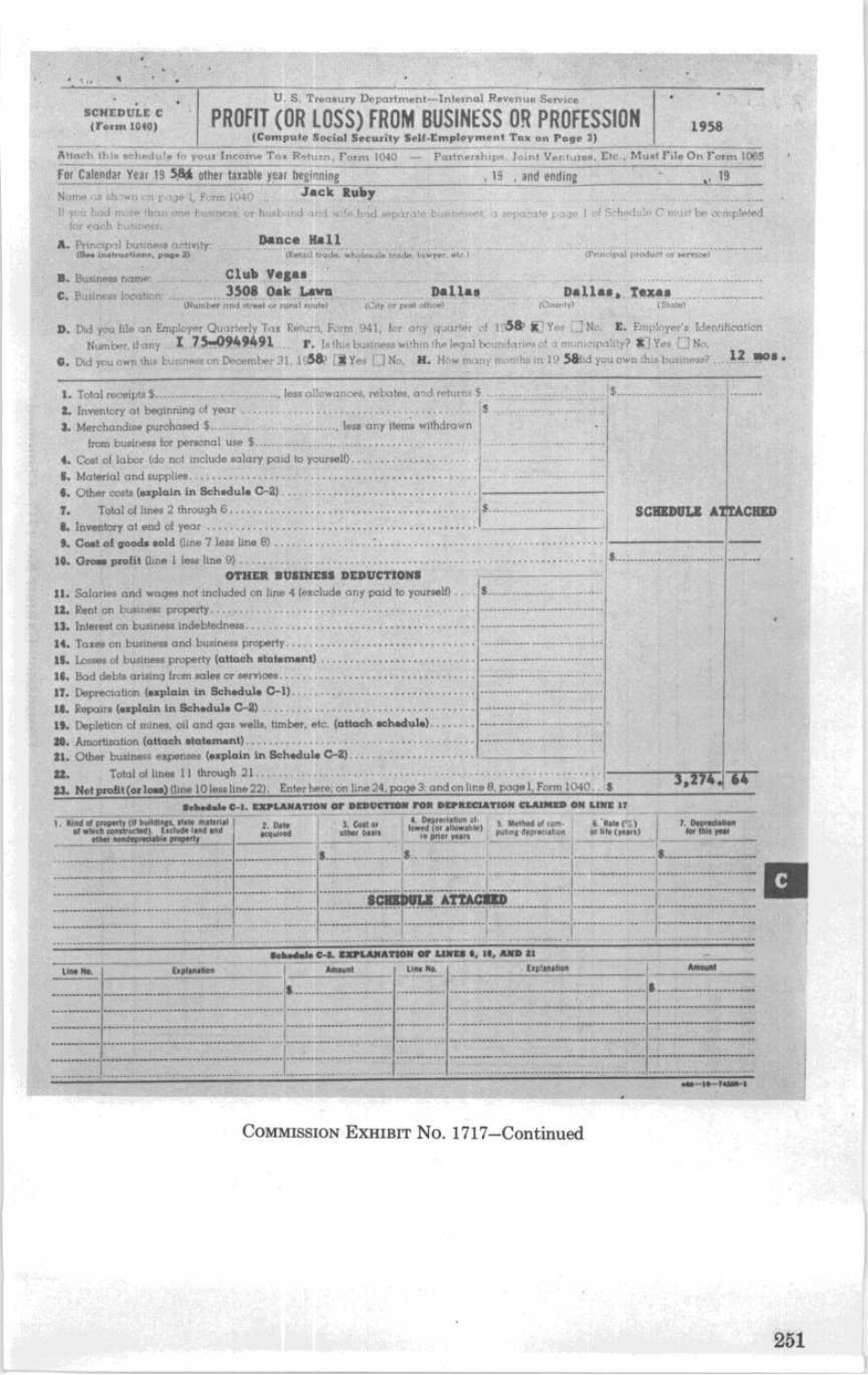TAXPAYER'S NAME Jack Ruby 013a<br>ADDRESS The Club Usques<br>3503 Jak Pierre Ballas, Texas TAXABLE YEAR  $1958$ 

| No              | Property                                         | Date<br>Acquired | Com         | Previous<br>Depreciation                              | Remaining<br>Value  | Life                      | Estimated Remaining<br>1.1x | Depreciatio.<br>taken this year |  |
|-----------------|--------------------------------------------------|------------------|-------------|-------------------------------------------------------|---------------------|---------------------------|-----------------------------|---------------------------------|--|
|                 | 1 few bar                                        | $1 - 1 - 57$     | 70000       | 3.5464                                                | 34996               | 240                       |                             | 38996.                          |  |
|                 | Chairs and tables, backs                         | $1 - 1 - 57$     | 65000       | 32466                                                 | 22504               |                           |                             |                                 |  |
|                 | air conditions                                   | $1 - 1 - 57$     | 1460c       | $\frac{333}{37}$ $\frac{36}{44}$                      |                     |                           |                             |                                 |  |
|                 | 1 piano                                          | $1 - 1 - 57$     | 7500        |                                                       | 3756                | 2.7                       |                             |                                 |  |
|                 | Leaser                                           | $1 - 1 - 57$     | 15000       | 7500                                                  | 7540                | $\mathcal{Q}$ .           |                             |                                 |  |
| 6               | Carl registers                                   | $1 - 1 - 57$     | 25400       | $\frac{62}{99}$<br>$\frac{52}{96}$<br>$\frac{32}{96}$ | $\frac{47.48}{400}$ | 2                         |                             |                                 |  |
|                 | georget                                          | $1 - 1.57$       | 50000       |                                                       |                     | $\frac{\sigma}{\sqrt{3}}$ |                             |                                 |  |
| ٠               |                                                  | $1 - 1 - 57$     | 2c cz       |                                                       | ģ.                  | 131                       |                             | 5496                            |  |
| 2               |                                                  | $1 - 1 - 37$     | 7500        |                                                       | $\overline{\omega}$ |                           |                             |                                 |  |
| 10              |                                                  | $5 - 1 - 57$     | $+56.$      | ce po                                                 | 1500                |                           |                             | $rac{1}{65}$ $rac{1}{5}$        |  |
| $\mathbf{1}$    | an perfect set<br>Linal refugerator              | $1 - 8 - 53$     | 2560        |                                                       | $2700$ $270$        |                           |                             |                                 |  |
| 12              | Speakers                                         | $1 - 10 - 53$    | $500 -$     |                                                       |                     | $2.1 -$                   |                             | $25 - 64$                       |  |
| 13              | mu copter and start                              | 1.1.72           | 5764        |                                                       | $\frac{500}{27}$    | $7 -$                     |                             |                                 |  |
| 14              |                                                  |                  |             |                                                       |                     |                           |                             |                                 |  |
| 15              |                                                  |                  |             |                                                       |                     |                           |                             |                                 |  |
| 16              | auto, 40% Business - 10% "4100) 10 31 58 1413 20 |                  |             |                                                       | 148320 /14745       |                           |                             | 1180                            |  |
| 17              |                                                  |                  |             |                                                       |                     |                           |                             |                                 |  |
| 18              |                                                  |                  |             |                                                       |                     |                           |                             |                                 |  |
| 19              |                                                  |                  |             |                                                       |                     |                           |                             |                                 |  |
| 20              |                                                  |                  |             |                                                       |                     |                           |                             |                                 |  |
| 21              |                                                  |                  |             |                                                       |                     |                           |                             |                                 |  |
| 22              |                                                  |                  |             |                                                       |                     |                           |                             |                                 |  |
| $\frac{23}{24}$ |                                                  |                  |             |                                                       |                     |                           |                             |                                 |  |
|                 |                                                  |                  |             |                                                       |                     |                           |                             |                                 |  |
| 25              |                                                  |                  |             |                                                       |                     |                           |                             |                                 |  |
| 26              |                                                  |                  |             |                                                       |                     |                           |                             |                                 |  |
| 27              |                                                  |                  |             |                                                       |                     |                           |                             |                                 |  |
| 28              |                                                  |                  |             |                                                       |                     |                           |                             |                                 |  |
|                 | Total                                            |                  | $52/0$ $84$ | 127/60                                                | 3839 94             |                           |                             | 1498 90                         |  |

## SCHEDULE OF DEPRECIATION

252